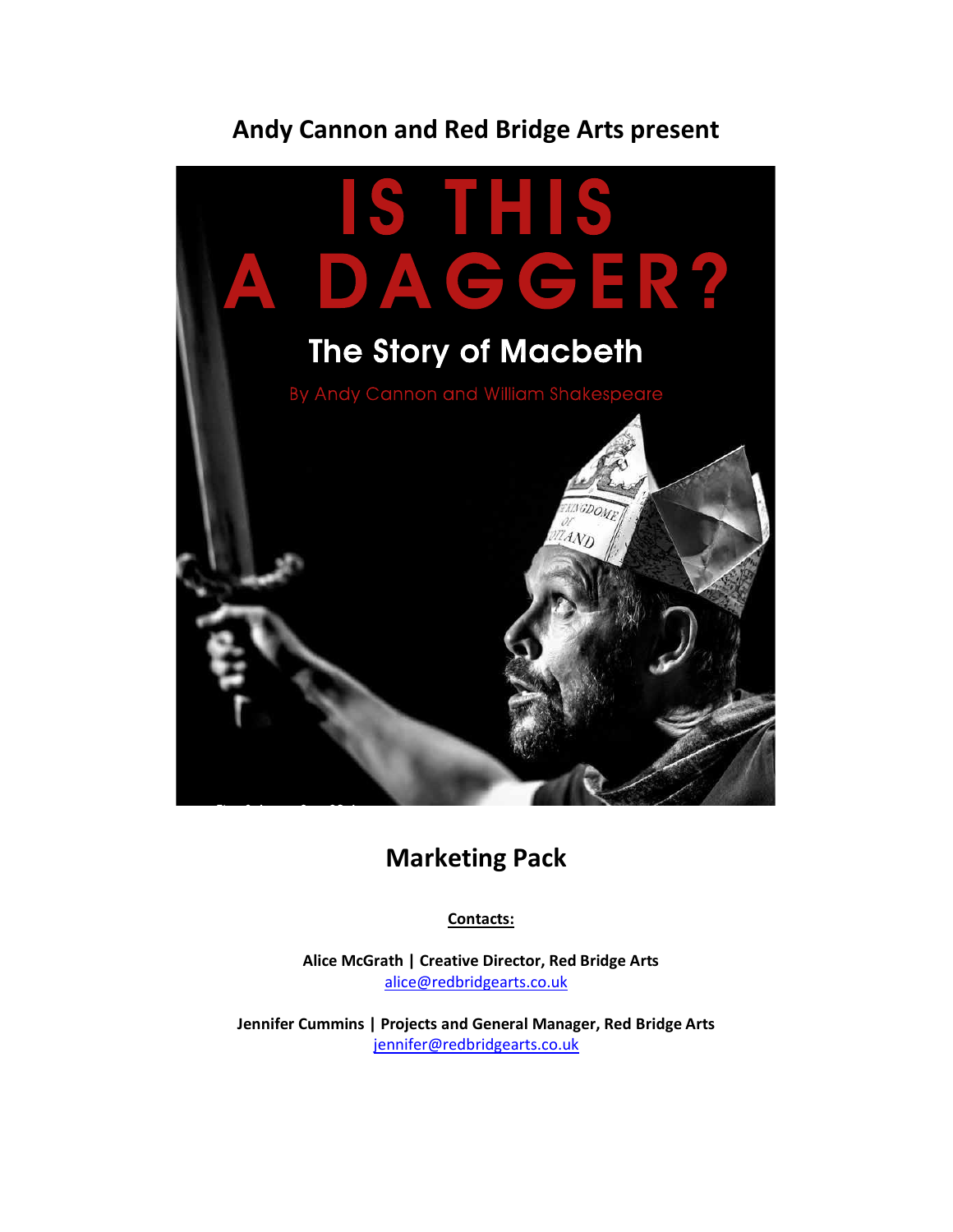## **CONTENTS**

| Show copy                      |    |
|--------------------------------|----|
| Background                     | 4  |
| Production notes               | 5  |
| Box office notes               | 6  |
| Audiences and messaging        | 7  |
| Reviews and Audience responses | 8  |
| Campaign materials             | 10 |
| Sample Press Release           | 11 |
| Creative team biographies      | 13 |
|                                |    |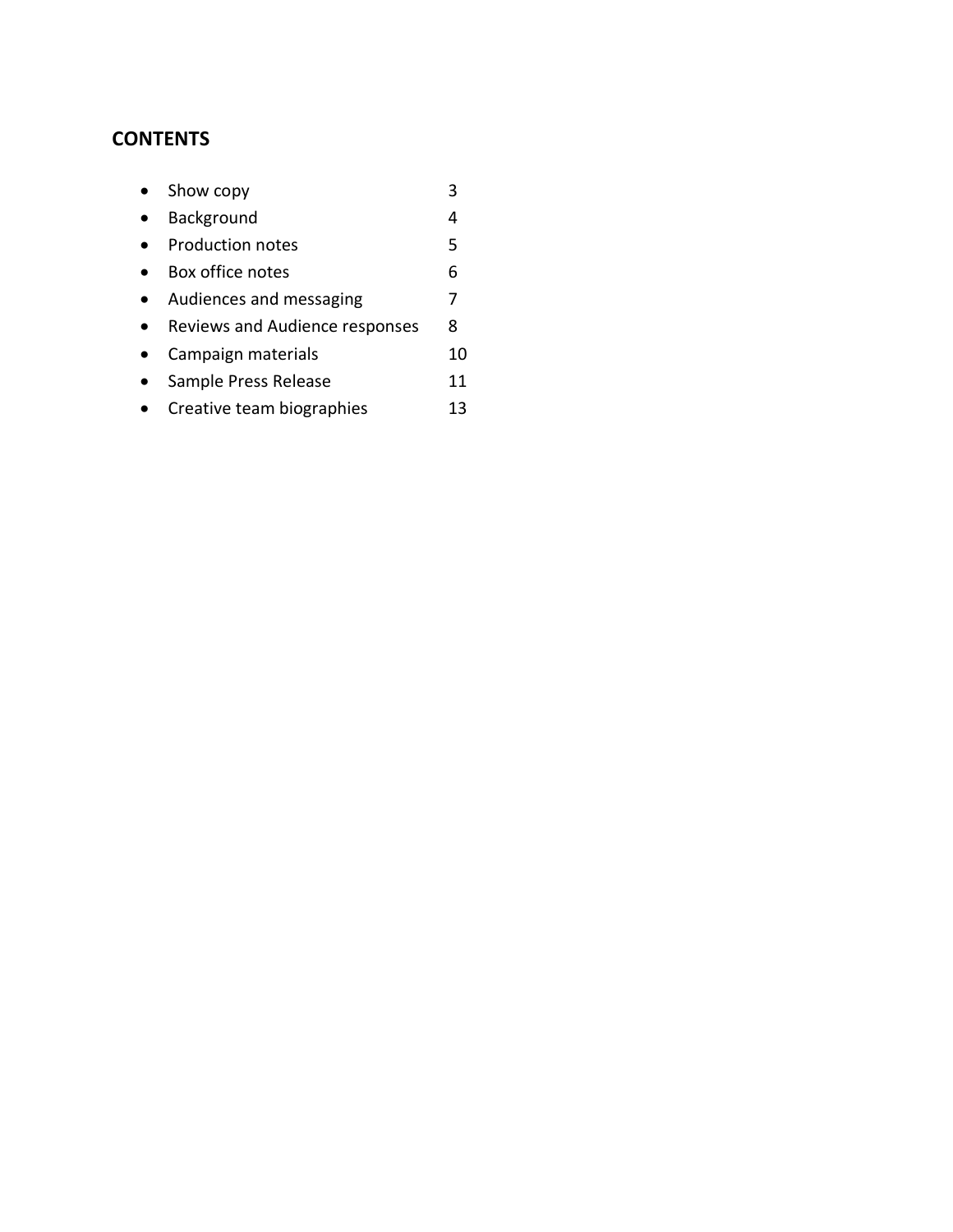### **SHOW COPY** (various word counts)

For Grades 4<sup>th</sup>- High School / Family Audiences 8 years +

#### **Word count 152**

*By the pricking of my thumbs, something wicked this way comes….*

Andy Cannon, one of Scotland's finest storytellers, takes audiences on a thousand-year journey from fact to fiction and back again, in his telling of Shakespeare's classic tale.

"Compelling telling of Macbeth that opens the story right out **\*\*\*\*\*** The Stage

A tale of foul and fortune, murder and deceit, Macbeth is a gory, bloody and darkly wonderful tale of one man and his pursuit of power. In *Is This a Dagger? The Story of Macbeth*, Andy Cannon distils the essence of this epic play into a one-man, one-hour version, making it appealing for audiences young and old.

Suitable for everyone over eight, *Is This a Dagger? The Story of Macbeth* explores the paths between fact and fiction, myths and truths. A perfect introduction for newcomers to this wicked tale, and a fresh take on it for Shakespeare aficionados.

#### **shorter copy - Word count 107**

*By the pricking of my thumbs, something wicked this way comes….*

Andy Cannon, one of Scotland's finest storytellers, takes audiences on a thousand-year journey from fact to fiction and back again, in his telling of Shakespeare's classic tale.

A tale of foul and fortune, murder and deceit, Macbeth is a gory, bloody and darkly wonderful tale of one man and his pursuit of power. In *Is This a Dagger? The Story of Macbeth*, Andy Cannon distils the essence of this epic play into a one-man, one-hour version, making it appealing for audiences young and old.

"Compelling telling of Macbeth that opens the story right out **\* \* \* \* \*** The Stage

#### **Even shorter - Word count 36**

Andy Cannon, one of Scotland's finest storytellers, takes audiences on a thousand-year journey from fact to fiction and back again, in his telling of Shakespeare's classic tale.

"Compelling telling of Macbeth that opens the story right out **\*\*\*\*\*** The Stage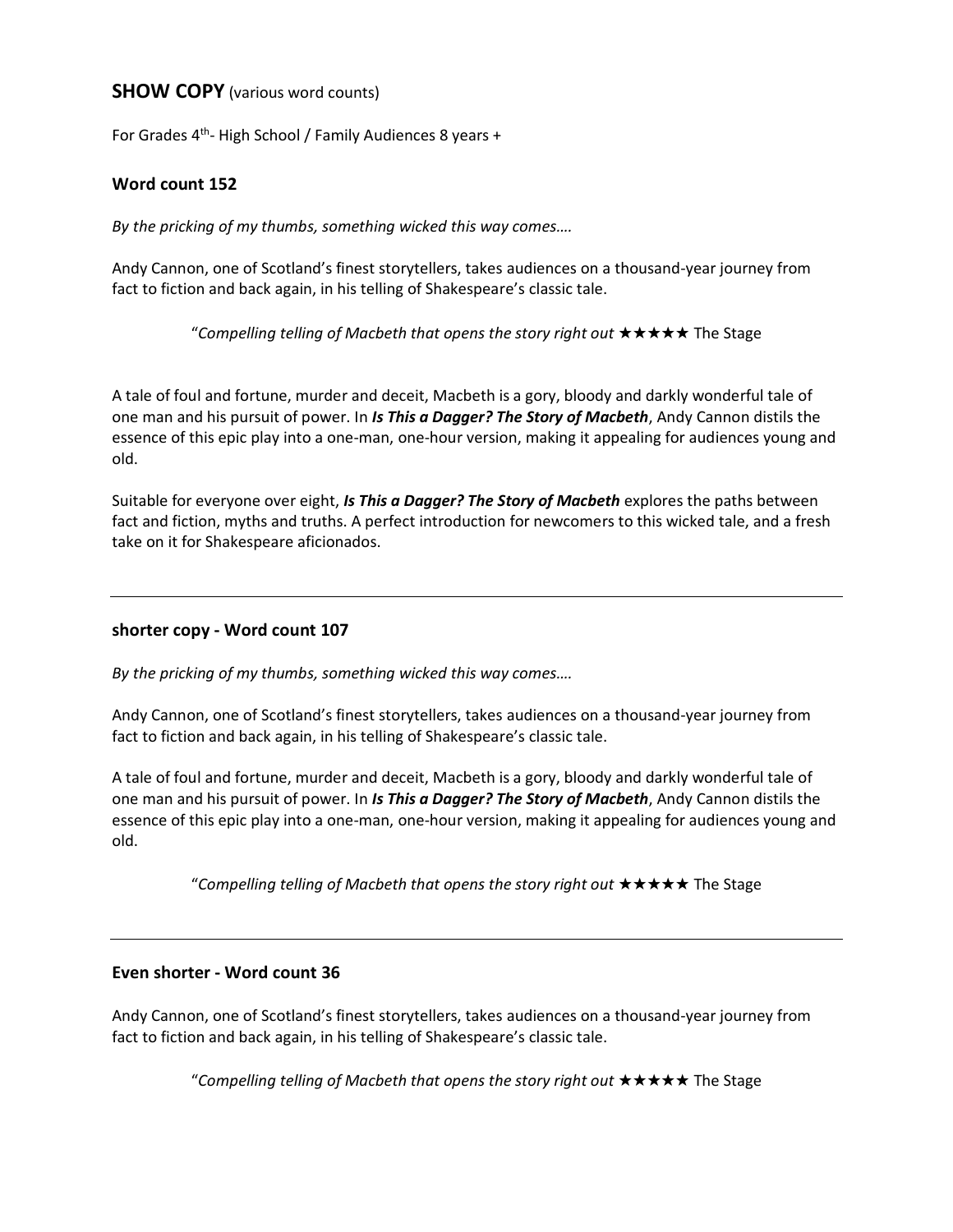#### **BACKGROUND**

Andy Cannon, formerly of Wee Stories Theatre, is one of Scotland's best-loved performers for young audiences. His work sits between storytelling and theatre and is loved by audiences young and old. With a compact set and original music, Andy communicates directly with the audience, drawing them into the story. Cleverly weaving Shakespeare's original language with his own storytelling style, Andy creates a performance where parents and grandparents are as captivated, challenged and intrigued as much as the children sitting next to them.

*Is this a Dagger?* was first created by Andy Cannon in 2007, in 2017, its 10<sup>th</sup> year anniversary, the production was selected for the Made in Scotland showcase and played in the Edinburgh Festival Fringe to a great response by audiences, critics and programmers.

*"One of our most gifted storytellers…Andy Cannon has us spellbound.*" The Herald

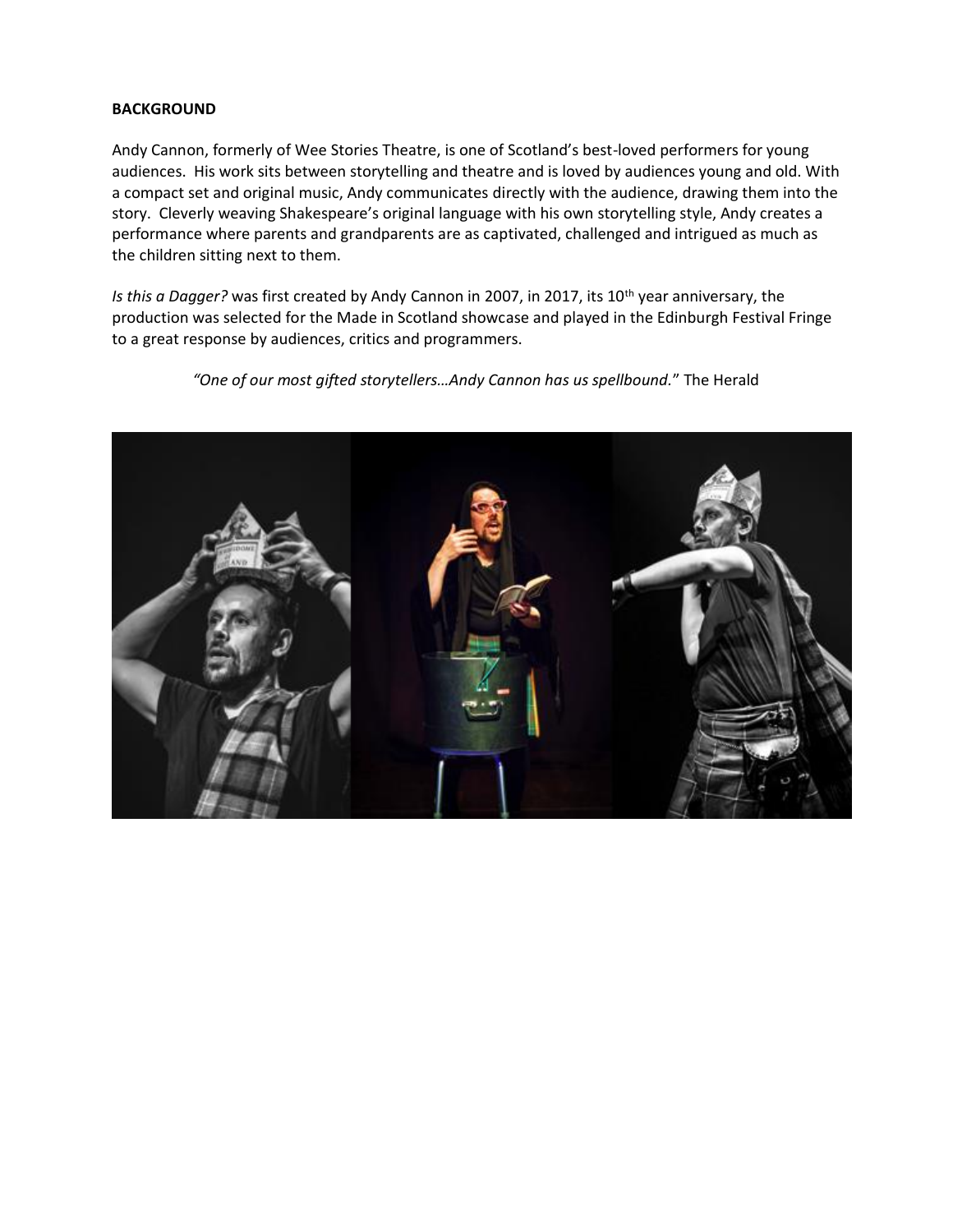## **PRODUCTION NOTES**

#### **Performance length:** 60 mins with optional post-show Q&A

#### **Creative Team**

Andy Cannon: Writer, Director, Performer William Shakespeare: co-writer Dave Trouton & Wendy Weatherby: Composers and sound designers Shona Reppe: outside eye Simon Hayes: Lighting design Red Bridge Arts: Producer

Age recommendation: For Grades 4<sup>th</sup>- High School / Family Audiences 8 years +

#### **Cast and company:**

1 performer, 1 stage manager.

#### **Performance style and themes:**

- Simple staging with 3 key set items: a stool, a bucket and a tube plus simple prop
- Storytelling and being inventive with simple props
- Direct address with audience
- Tells Shakespeare's Macbeth in an accessible and fun way!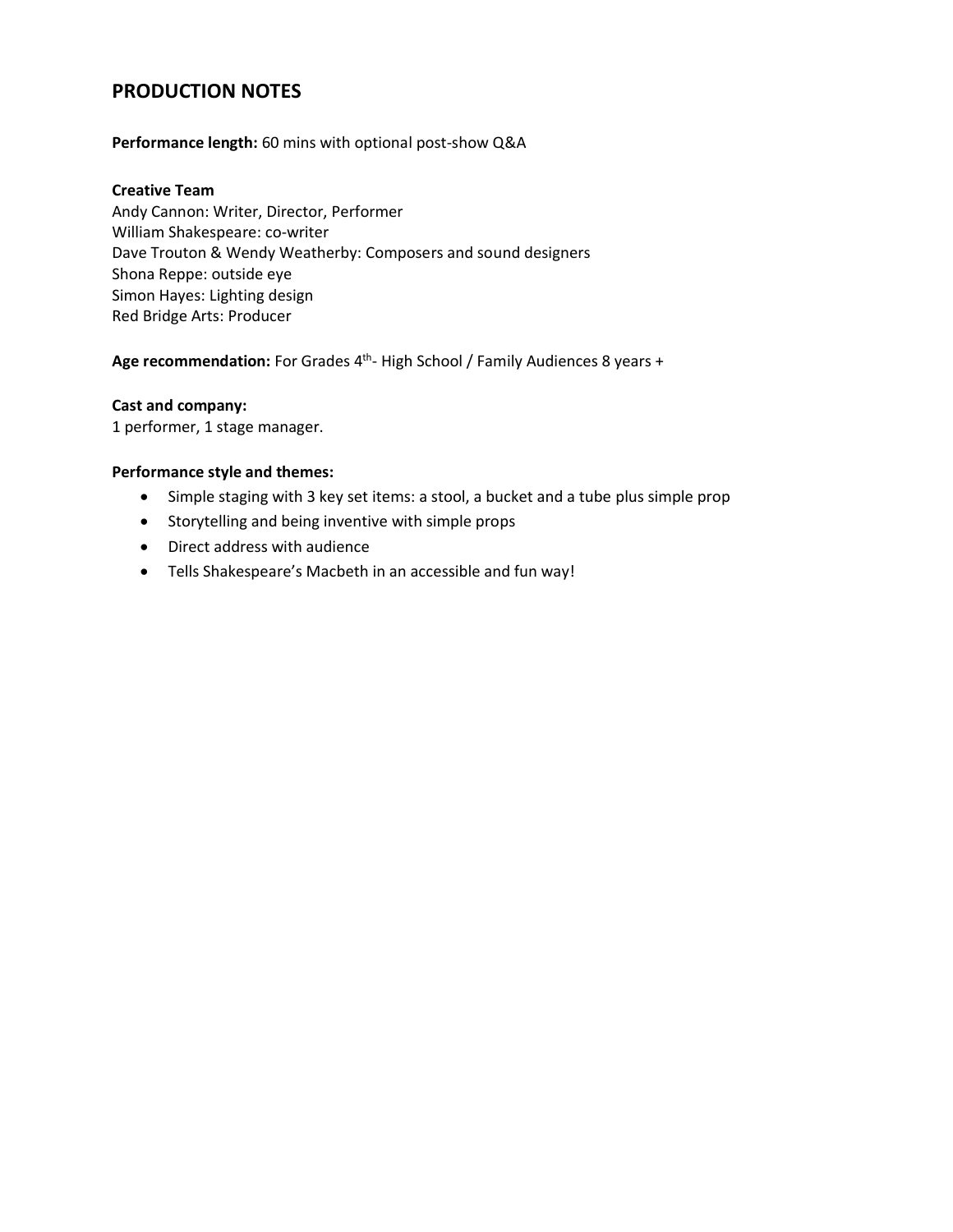## **BOX OFFICE NOTES**

#### **What age is the production suitable for?**

For Grades 4<sup>th</sup>- High School / Family Audiences 8 years +

#### **How long does the performance last?**

60 mins with optional post show Q&A

## **How many performers are there in the production?**

There is 1 performer in the production.

#### **Is there any music or songs in the show?** There is original music in the show

**Are there any loud bangs, strobe lighting effects or frightening scenes?** There are no loud noises in the show

#### **Is the show suitable for older or younger siblings?**

We recommend the show for everyone in the family aged eight and over.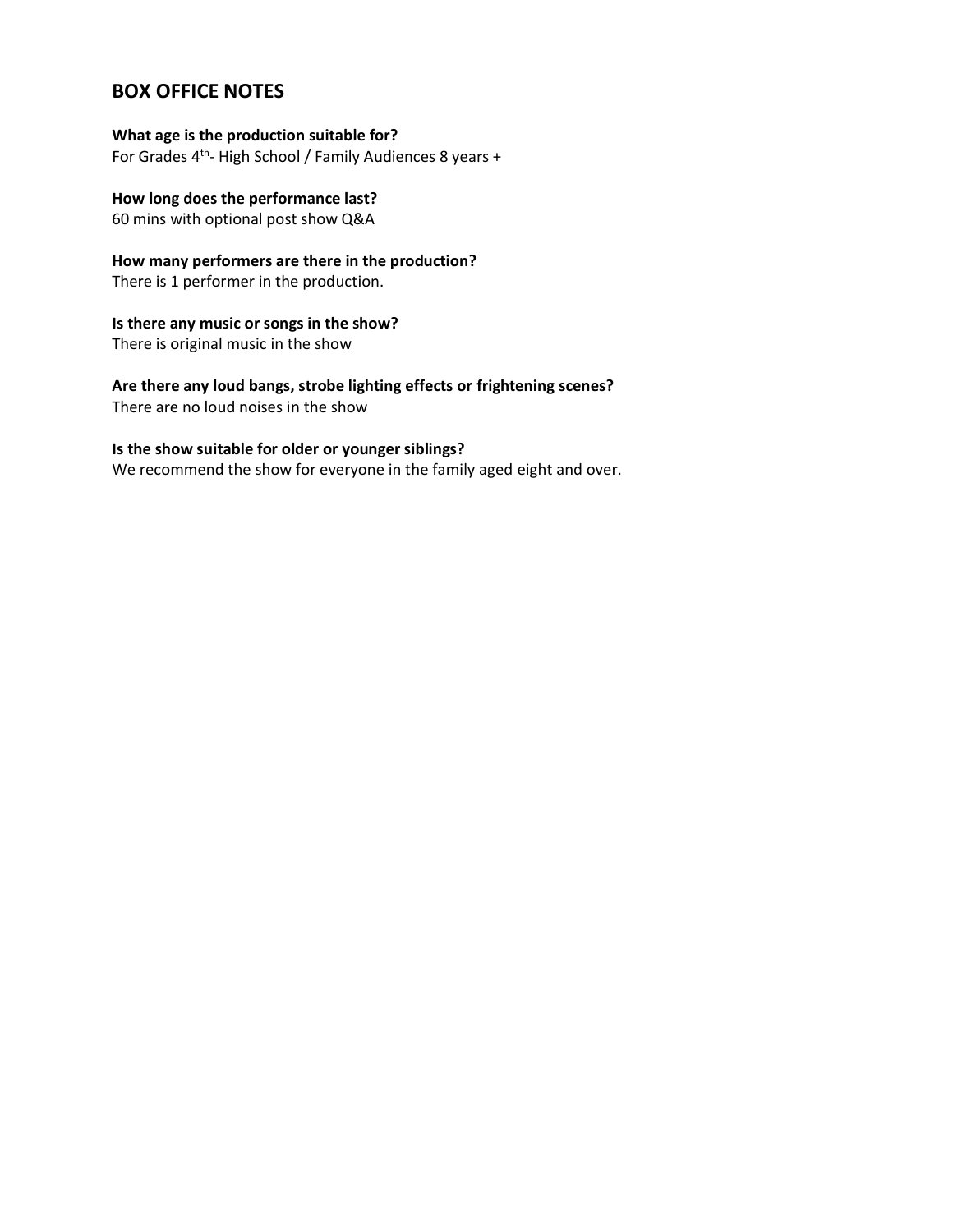## **AUDIENCES AND MESSAGING**

#### **Audiences**

- Families with children 8+
- School groups Grades 4<sup>th</sup>- High School
- Young people studying Macbeth
- Adults interested in Shakespeare / quality storytelling
- Fans of the artist Andy Cannon

#### **Key selling points and messages**

- Fantastically reviewed both by critics and audiences
- Created by Scotland's foremost children's storyteller
- A universally well-known story which is still relevant to the world today
- The Scottish Play told by a Scotsman
- Humour which appeals to parents and children
- Imaginatively told will capture the minds of audiences
- Contains something for everyone storytelling, new facts about the story, fun, gore, direct audience address, inventive style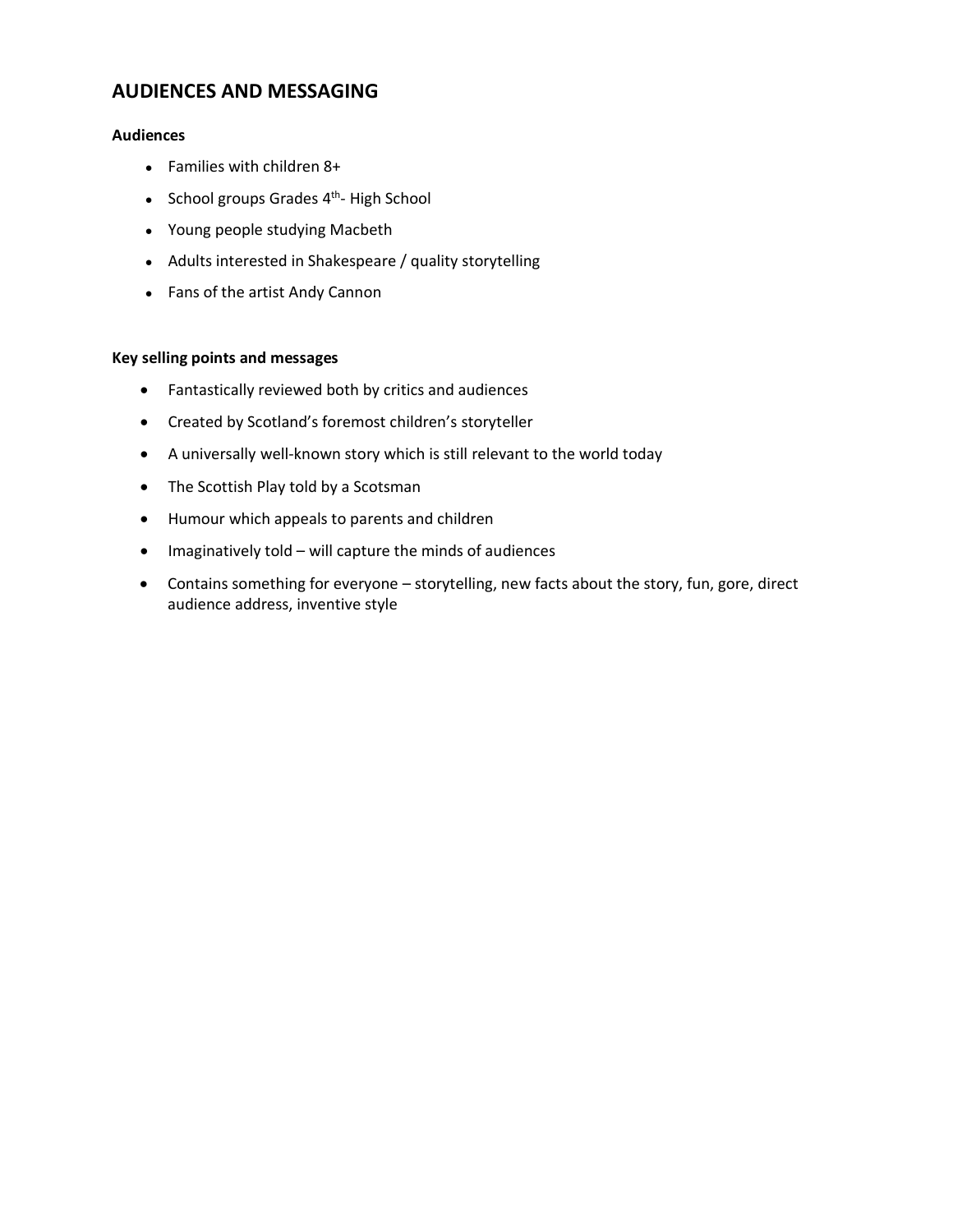## **REVIEWS AND AUDIENCE RESPONSES**

#### **Summary**

**<https://storify.com/REDBRIDGEARTS/is-this-a-dagger-the-story-of-macbeth-by-andy-cann>**

*Andy Cannon brings his storyteller's arts to Shakespeare's Macbeth in a one-man show that is aimed perfectly at audiences aged seven or over. It is a bloody tale, and Cannon's telling is fluid enough for him to emphasise or fudge the more gruesome elements depending on his audience. Dread murder...* ★★★★★ The Stage

*Compelling telling of Macbeth that opens the story right out*  ★★★★★ The Stage [Read the full review](https://www.thestage.co.uk/reviews/2017/is-this-a-dagger-the-story-of-macbeth-review-at-scottish-storytelling-centre-inventive-and-clever/)

*The Scottish Storytelling Centre has a long legacy of keeping its ancient art alive in children. Rather than investing in expensive sets or huge casts, they leverage their biggest asset: young imaginations....* ★★★★ Edinburgh Festivals Magazine [Read the full review](http://www.edfestmag.com/is-this-a-dagger-the-story-of-macbeth-2/)

*Andy Cannon is a man with storytelling in his blood; a performer who can take the trickiest, most complicated of narratives and deliver it to a young audience as if it were a simple nursery rhyme....* ★★★★ The Scotsman [Read the full review](http://www.scotsman.com/lifestyle/children-s-show-review-is-this-a-dagger-the-story-of-macbeth-1-4525461)

*A new and accessible Scottish Play for younger audiences by storyteller Andy Cannon...* ★★★★ **The List** [Read the full review](http://edinburghfestival.list.co.uk/article/93871-is-this-a-dagger-the-story-of-macbeth/)

*Cannon's humour, just Monty Python and measured enough, is a lodestar that guides us through the darkness of bloody, murderous battlefields and the ghoulish heath to the grisly finale.*

★★★★ Deadline News [Read full review here](http://www.deadlinenews.co.uk/2017/08/09/review-cannon-fires-off-version-scottish-play-thats-part-soap-part-surreal-scary/)

#### **Audiences**

*What a great show and what an accomplishment to perform this as a one man show! I learned lots about the story of MacBeth and was entertained throughout. My 8 year old son loved it too!* **Nicky – Audience member**

*Brilliant! Witty, clever, oh so very clever.. it is a whirlwind hour. My daughter (9) and I both loved it. Thank you* **[Caroline -](https://tickets.edfringe.com/reviews/report/19091) Audience member**

*Do yourself a favour and go and see this brilliant version of Macbeth. I went with two children 10 and 12 and an 83 year old grandpa and we were utterly transfixed by the wit, charm and clever telling of this great play. What a joy to watch storytelling like this - thank you.* **Laura - [Audience member](https://tickets.edfringe.com/reviews/report/2264)**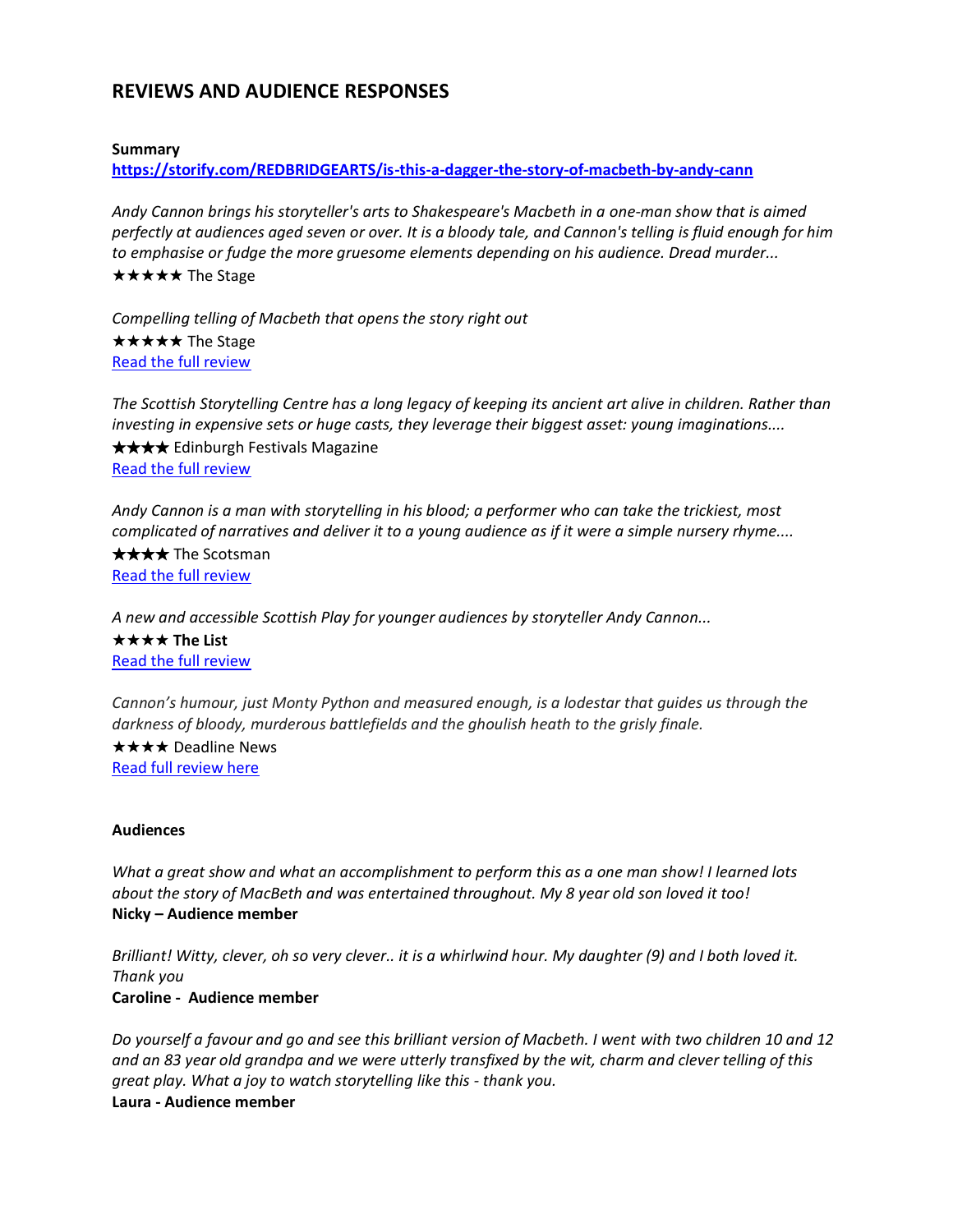*Utterly utterly brilliant. Andy Cannon is engaging throughout, is insanely knowledgeable about Macbeth (both Shakespeare's version and the factual version), and managed to enthral both a 9 year old girl and a 14 year old boy.. If only every English Lit teacher taught Shakespeare like this I think a lot more of our young people would be interested in our nation's literary history. Five stars! This man should be in Hollywood. Looks quite tidy in a kilt too!*

#### **Sara - [Audience member](https://tickets.edfringe.com/reviews/report/2064)**

*This. Is. Brilliant.*

*This tells the Macbeth story in an absorbing, fascinating and accessible manner. We took our 6 and 9 year olds to see it and both were transfixed throughout, as were we. I only wish I'd had a chance to see this version when I was their age. Highly recommended.*

**John - Audience member**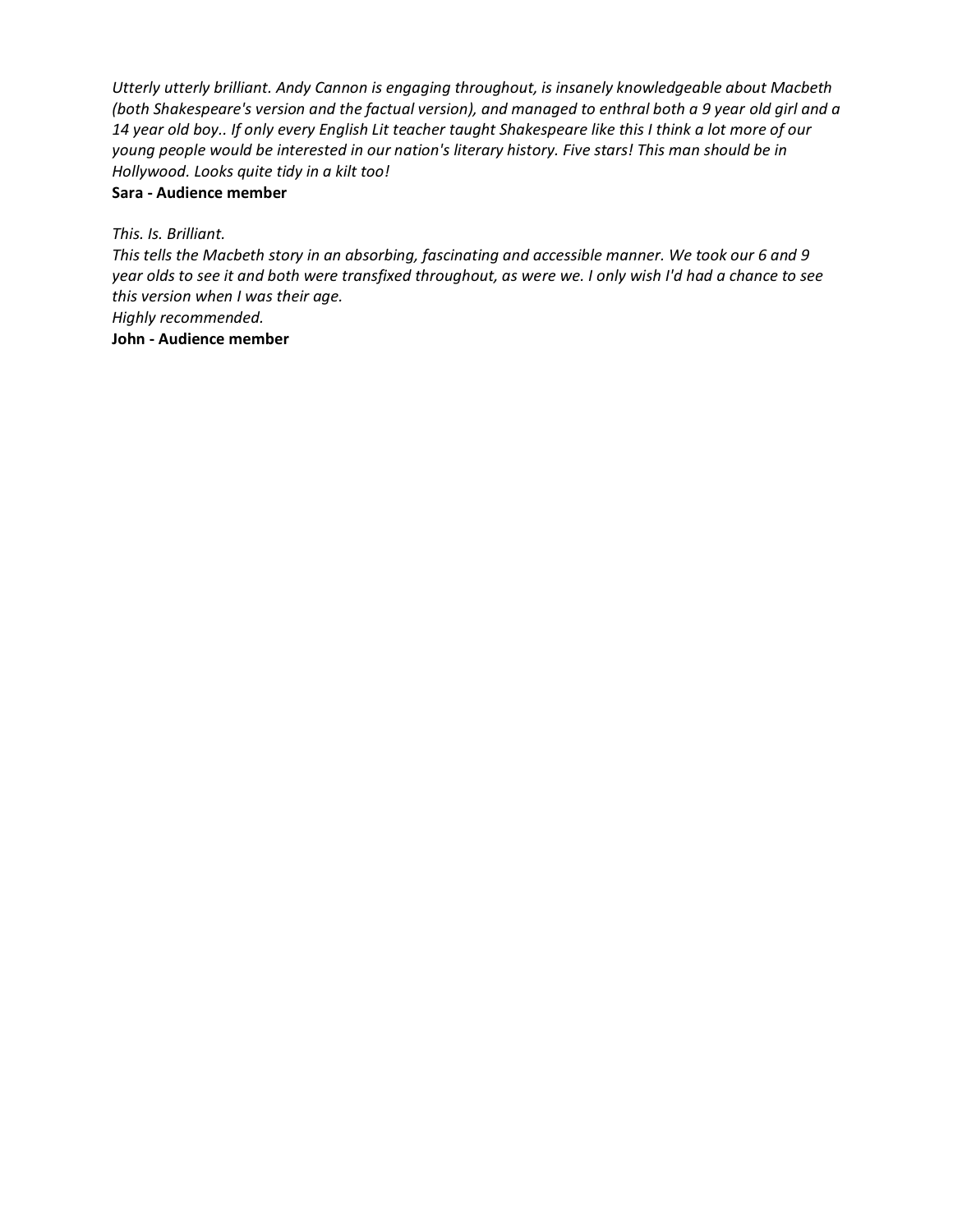## **CAMPAIGN MATERIAL**

#### **Videos**

• Trailer:<https://vimeo.com/192014993>

#### **Images**

• <https://drive.google.com/open?id=0B07Ug8toYiM0NlZQUVFmUUpuUlE> Photo credits: Sandy Butler

#### **Logos:**

• **Red Bridge Arts** 

Guidelines

<https://drive.google.com/file/d/0B07Ug8toYiM0T3cwUXpXRTJnUGM/view?usp=sharing> Red eps<https://drive.google.com/open?id=0B1rYtewjbKiCSUhpYXhPTVdXcFU> Black eps<https://drive.google.com/open?id=0B1rYtewjbKiCNkNFMEVwMGkyaWs> White eps<https://drive.google.com/open?id=0B1rYtewjbKiCTXJQWEU1bVhOZnc>

- **Creative Scotland** [https://drive.google.com/file/d/18V3vYRRF1EmXnjN5hnFPkRVLdEr-](https://drive.google.com/file/d/18V3vYRRF1EmXnjN5hnFPkRVLdEr-NdSl/view?usp=sharing)[NdSl/view?usp=sharing](https://drive.google.com/file/d/18V3vYRRF1EmXnjN5hnFPkRVLdEr-NdSl/view?usp=sharing)
- **Made in Scotland** <https://drive.google.com/file/d/0B07Ug8toYiM0WS1hUE5GVWg0bEE/view?usp=sharing>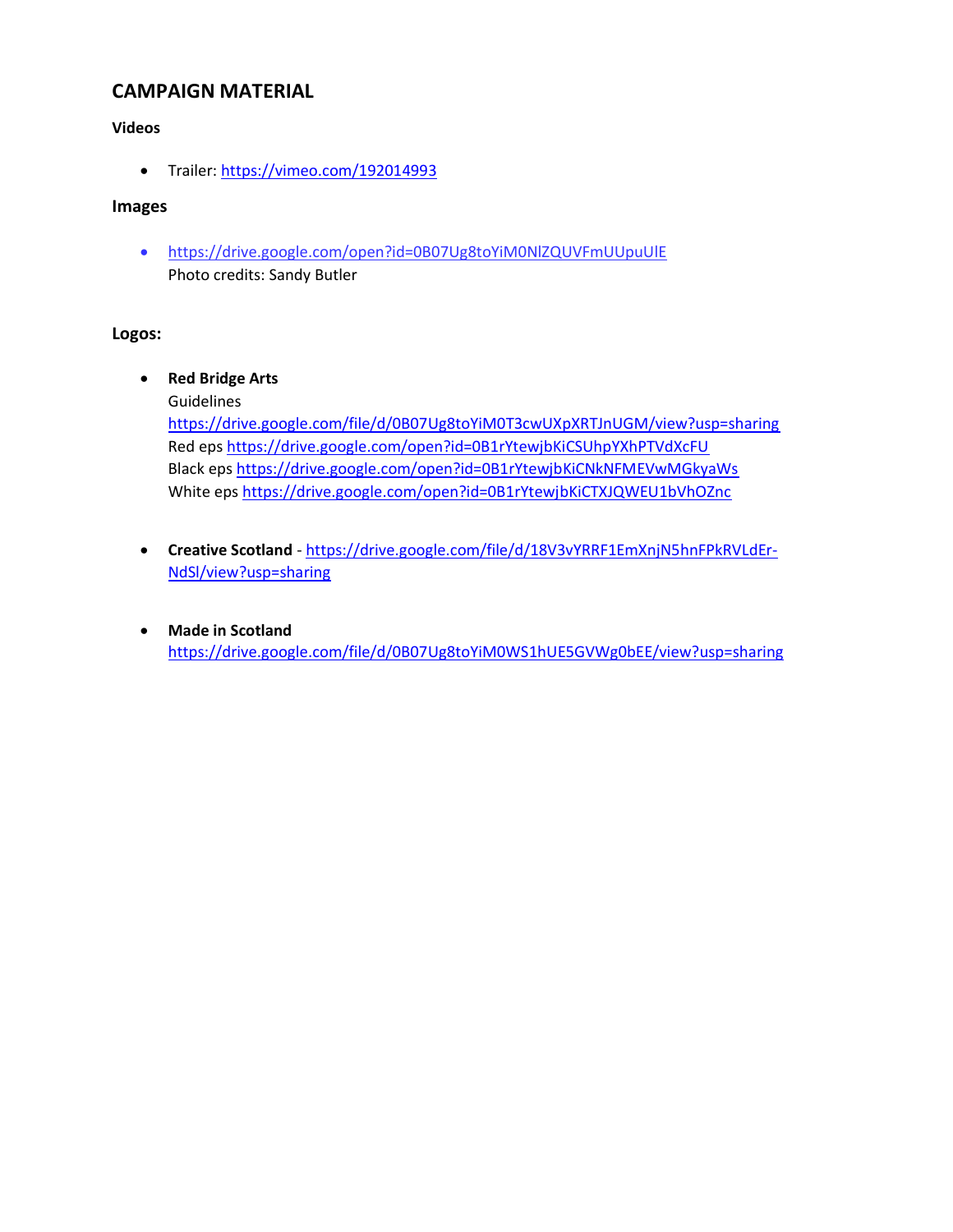

# **PRESS RELEASE**

Date/Month/Year

FOR IMMEDIATE RELEASE

## *Is This a Dagger? The Story of Macbeth* **Andy Cannon's classic show presented at xxx**

*By the pricking of my thumbs, something wicked this way comes….*

At **VENUE ON DATE** Andy Cannon, one of Scotland's finest storytellers, will take audiences on a thousand-year journey from fact to fiction and back again, in his telling of Shakespeare's classic tale.

## "*Compelling telling of Macbeth that opens the story right out* ★★★★★ The Stage

A tale of foul and fortune, murder and deceit, *Macbeth* is a gory, bloody and darkly wonderful tale of one man and his pursuit of power. In *Is This a Dagger? The Story of Macbeth*, Andy Cannon distils the essence of this epic play into a one-man, one-hour version, making it appealing for audiences young and old.

*"A tale of sound and fury, signifying first class theatre for everyone over eight.*'' The Herald

Suitable for everyone over eight, *Is This a Dagger? The Story of Macbeth* explores the paths between fact and fiction, myths and truths. A perfect introduction for newcomers to this wicked tale, and a fresh take on it for Shakespeare aficionados.

Andy Cannon, formerly of Wee Stories Theatre, is one of Scotland's best-loved storytellers. His work sits between storytelling and theatre and is loved by audiences young and old. With a compact set and original music, Andy communicates directly with the audience, drawing them into the story. Cleverly weaving Shakespeare's original language with his own storytelling style, Andy creates a performance where parents and grandparents are as captivated, challenged and intrigued as much as the children sitting next to them.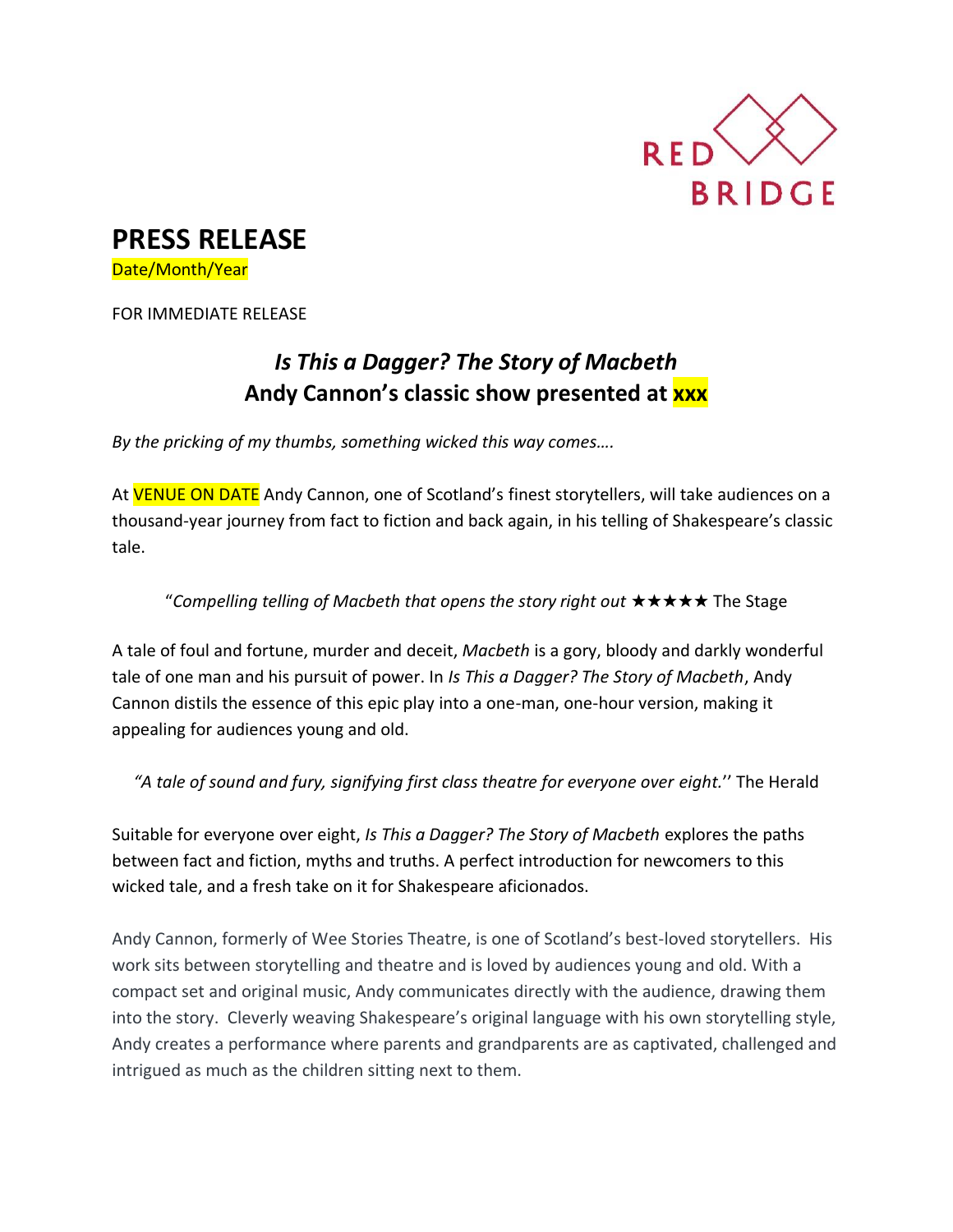Andy has previously taken on Robert Burns (*Oor Rabbie*), and Robert Louis Stevenson (*Treasure Island*) and Anna Sewell (*Black Beauty*). He's a writer and performer who can take on the greats and put his own, award-winning spin on them.

## *"One of our most gifted storytellers…Andy Cannon has us spellbound.***"** The Herald

*Is this a Dagger?* was first created by Andy Cannon in 2007 and has continued to play to Scottish audiences in schools and theatres since then. 2017 was its 10<sup>th</sup> year anniversary and to celebrate the production was selected as part of the Made in Scotland showcase and performed at the Edinburgh Festival. Andy worked with trusty collaborators Shona Reppe, Dave Trouton and Wendy Weatherby (sound and music) and Red Bridge Arts (producing) to update the production for new audiences.

#### **CREATIVE TEAM**

Andy Cannon: Writer, Director, Performer William Shakespeare: co-writer Dave Trouton & Wendy Weatherby: Composers and sound designers Shona Reppe: outside eye Simon Hayes: Lighting design Red Bridge Arts: Producer

### **NOTES TO EDITORS**

Images: <https://drive.google.com/open?id=0B07Ug8toYiM0NlZQUVFmUUpuUlE> Photo credits: Sandy Butler

Trailer: <https://vimeo.com/192014993>

#### **ANDY CANNON** is the writer, director and performer of the work.

During his early career Andy worked with Theatre Workshop, initially on a youth opportunity scheme and later as drama worker. It was during this time at Theatre Workshop that he first started to explore incorporating direct first-person storytelling into my work. In 1996 he left Theatre Workshop to set up Wee Stories Theatre for Children. During his time as Artistic Director of the company he was the lead or co artist of Wee Stories many acclaimed productions – including amongst others the award-winning productions of *Labyrinth* and *Arthur* (the later produced in partnership with the Scottish Touring Consortium).

Since leaving Wee Stories in 2012 he has been creating and performing his own work which has included the Expo commissioned *Scota-land* for the 2012 Imaginate Festival and the London 2012 festival and *Tales of a grandson* produced in partnership with macrobert and the Scottish International Storytelling Festival in 2014 and with Red Bridge Arts in 2016. *Tales* was nominated for CATS Award for best performance for children and young people. In 2014 he was Creative Director Performance of the Glasgow 2014 Commonwealth Games Opening Ceremony. In 2016, alongside Andy Manley and Shona Reppe, he co-created and performed in Black Beauty, a co-production with Red Bridge Arts and Traverse